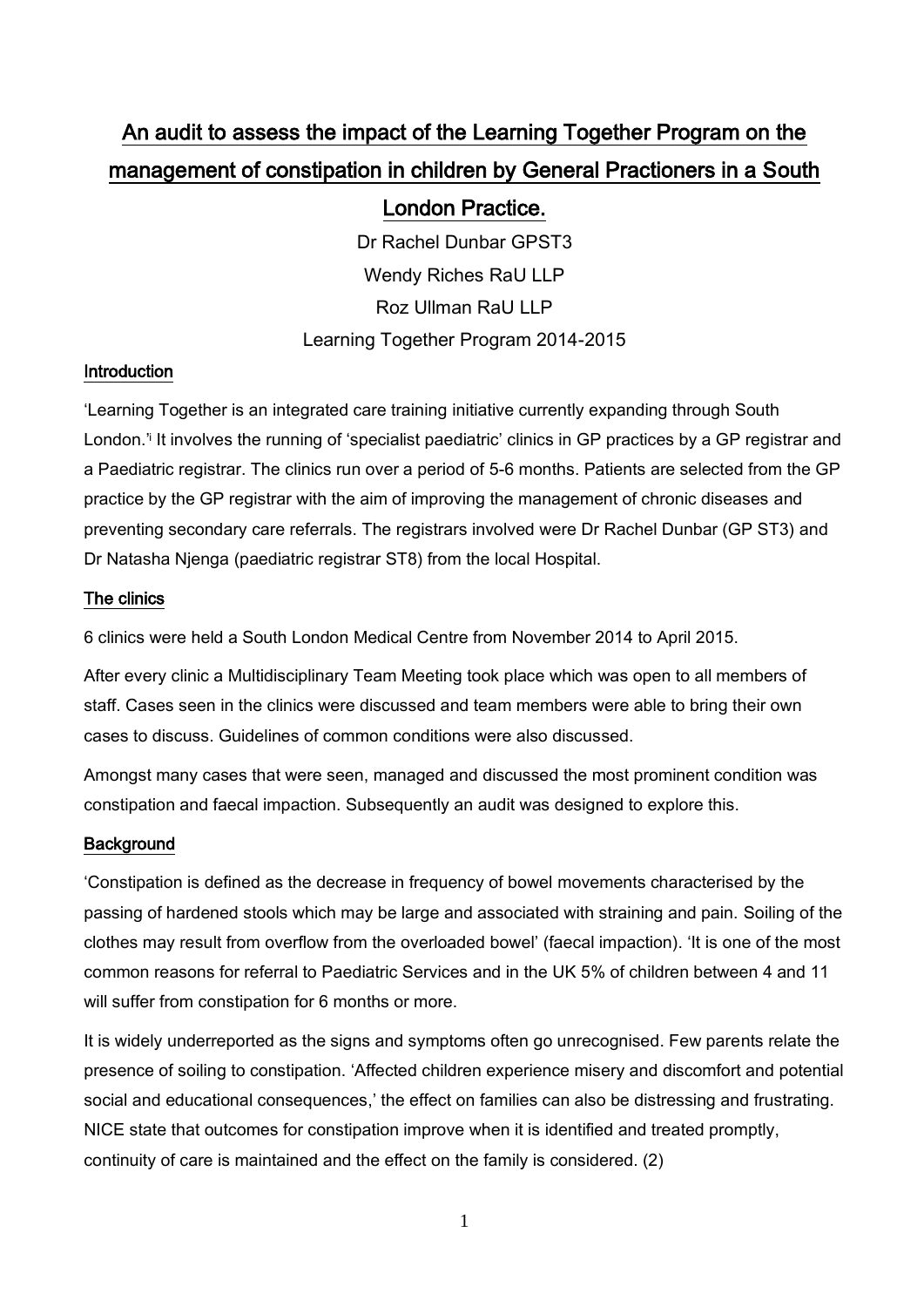#### Aims and objective

An audit was led by Rachel Dunbar, co-designed with Wendy Riches and Roz Ullman to assess the impact of the Learning Together Program on the management of constipation in children in a local setting within Primary Care. The aim was to quantify a change in guidance adherence (best practice) and the impact on health, how well children were and for how long as a result of the joint clinics, and feedback/shared learning sessions.

#### Setting standards and criteria

Audit criteria for constipation, from the Learning Together CAFE data sheets were used. These are based on current NICE guidelines and formed the basis of the QiP data sheets (Appendix A).

The guidelines advise that:

- Macrogols should be used first line for the management of constipation\*
- Follow up for maintenance of constipation should be within 6 weeks
- Follow up following faecal dis-impaction should be within 1 week
- Written information and lifestyle advice should be given but not used alone and this was added as a new criteria<sup>ii</sup>

\* It was accepted that it can be appropriate to give Lactulose in under 1s as first line

#### Method

The inclusion criteria for the QiP were:

- All patients from 0-18 years who were seen 15/6/2014- 14/11/2014 in the 5 months prior to the Learning Together clinics
- All patients aged 0-18 years who were seen 15/11/2014- 20/04/2015 in the 5 months during the Learning Together clinics
- Patients with a diagnosis of constipation were selected using the EMIS Web Search database using the codes: constipation; faecal impaction; and overflow diarrhoea.

As in the CAFE case notes review each patient or patient's carer, was followed up with a telephone call, and asked, "are you (they) better?" For this QiP a positive reply prompted an additional question "for how long?" Follow up calls, or a notes review of a consultation, were made in June 2015 at least eight weeks after the patient was seen to allow for a clinically meaningful period of treatment. Patients were contacted twice. The calculation of time for a change in health (becoming well) was eight weeks after the five-month period for both groups.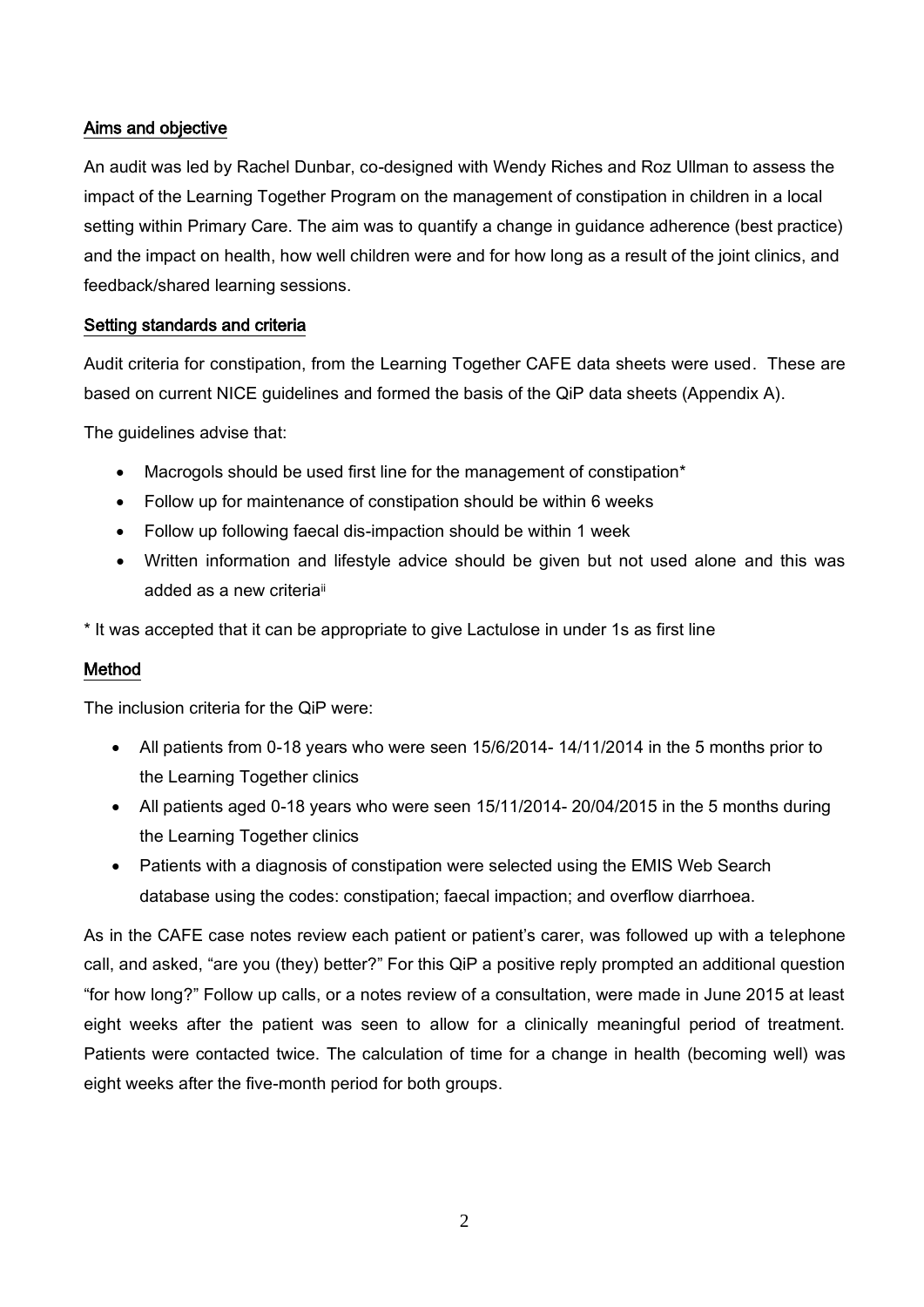## **Results**

23 patients were seen with a diagnosis of constipation in the 5 months prior to the Learning Together clinics and 23 were seen in the 5 months during the Learning Together clinics. 6 of these patients over lapped into both time frames. For these patients the data collected was relevant only for the selected time period.

5 patients from the study were seen in the Learning Together clinics (LT) 3 of these had faecal impaction, 2 had constipation.

#### Maintenance follow up

#### Before LT:

Out of 23 patients 2 were discounted as had faecal impaction

- 10/21 (48%) were seen within 6 weeks
- 11/21 (52%) were not seen within 6 weeks
- 2/21 (10%) had appointments arranged but did not attend (DNA)
- 6/21 (26%) were asked to return if not improved (PRN)
- 3/21 (14%) were inappropriately not followed up

## After LT:

Out of 23 patients 4 were discounted as they had faecal impaction

- 9/19 (47%) were seen within 6 weeks
- 10/19 (53%) were not seen within 6 weeks
- 3/19 (16%) had appointments arranged but DNA
- 4/19 (21%) were asked to return PRN
- 3/19 (16%) were inappropriately not followed up

#### Follow up of faecal impaction

#### Before LT

- 2 patients were seen with faecal impaction.
- Neither was followed up within 1 week.
- Follow up was in 10 weeks and 4 months
- Only 1 was started on treatment
- Neither was better by 15/11/2014

#### After LT

- 4 patients were seen with faecal impaction
- 2 of those were seen in the LT clinic
- All 4 were started on treatment
- 2 were followed up within 1 week, 2 were followed up within 15 days
- All 4 patients are better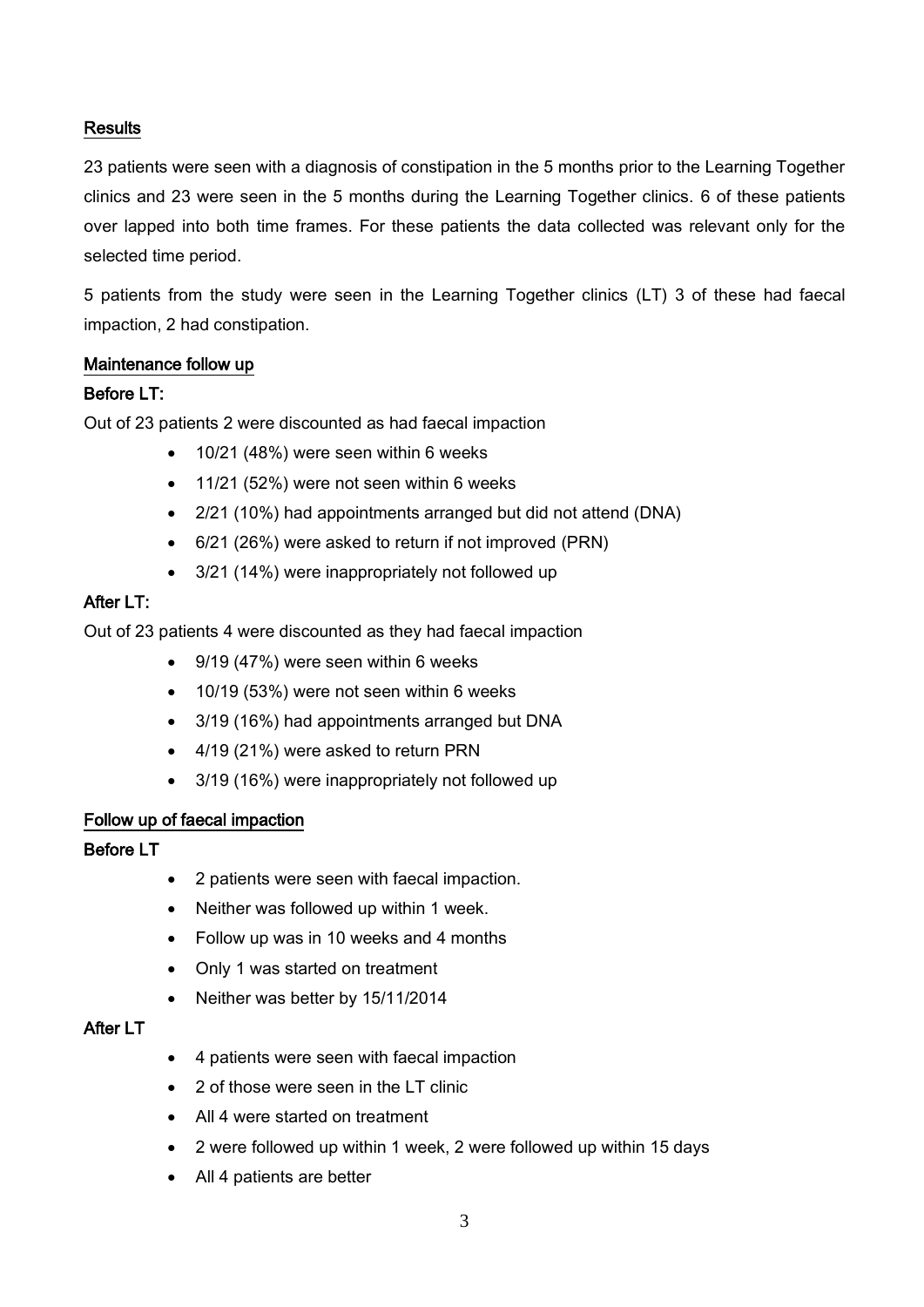## Choice of laxative:

- Macrogol use as first line increased from 43% (before LT) to 52% (after LT)
- Inappropriate treatment decreased from 34% to 17%

(Defined as Lactulose or other given first line in an over 1 or diet advice only)

## Advice (behavioural/ dietary/ leaflets)

- Before LT 17/23 (74%) were given advice
- After LT 15/23 (65%) were given advice

## Referrals:

- Before LT 1/23 (4%) was referred to ADHD service as thought to be behavioural
- After LT 1/23 (4%) was referred to private paediatrician for abdominal pain, constipation documented to be resolved.

## Health Outcomes:

Before Learning Together group – usual GP Practice

- 23 patients identified with constipation,
- 18/23 responded (consultation notes and phone calls)
- Responses:
	- o 4/18 said they were better/well (22%)
	- o Total of 12 months good health reported across all four patients
	- o 14/18 were not well

## After Learning Together started

- 17 newly identified patients with constipation
- 4/17 were seen in Learning Together clinics
- 12/17 responded (consultation notes and phone calls)
- Responses:
	- $\circ$  11/12 said they were better/well (90%),
	- o Total of 31 months of good health across all eleven patients
	- o 1/12 said they were not well

P value = 0.0002 Usual practice compared to practice after Learning Together started in a team of 6 GPs at one Medical Centre.

Additionally, some patients in the before group continued to be treated or re-presented after Learning Together started:

- 6 additional patients were still being seen from the before group
- 1/6 was seen in a Learning Together clinic.
- 5/6 responded to a follow up phone call
- Responses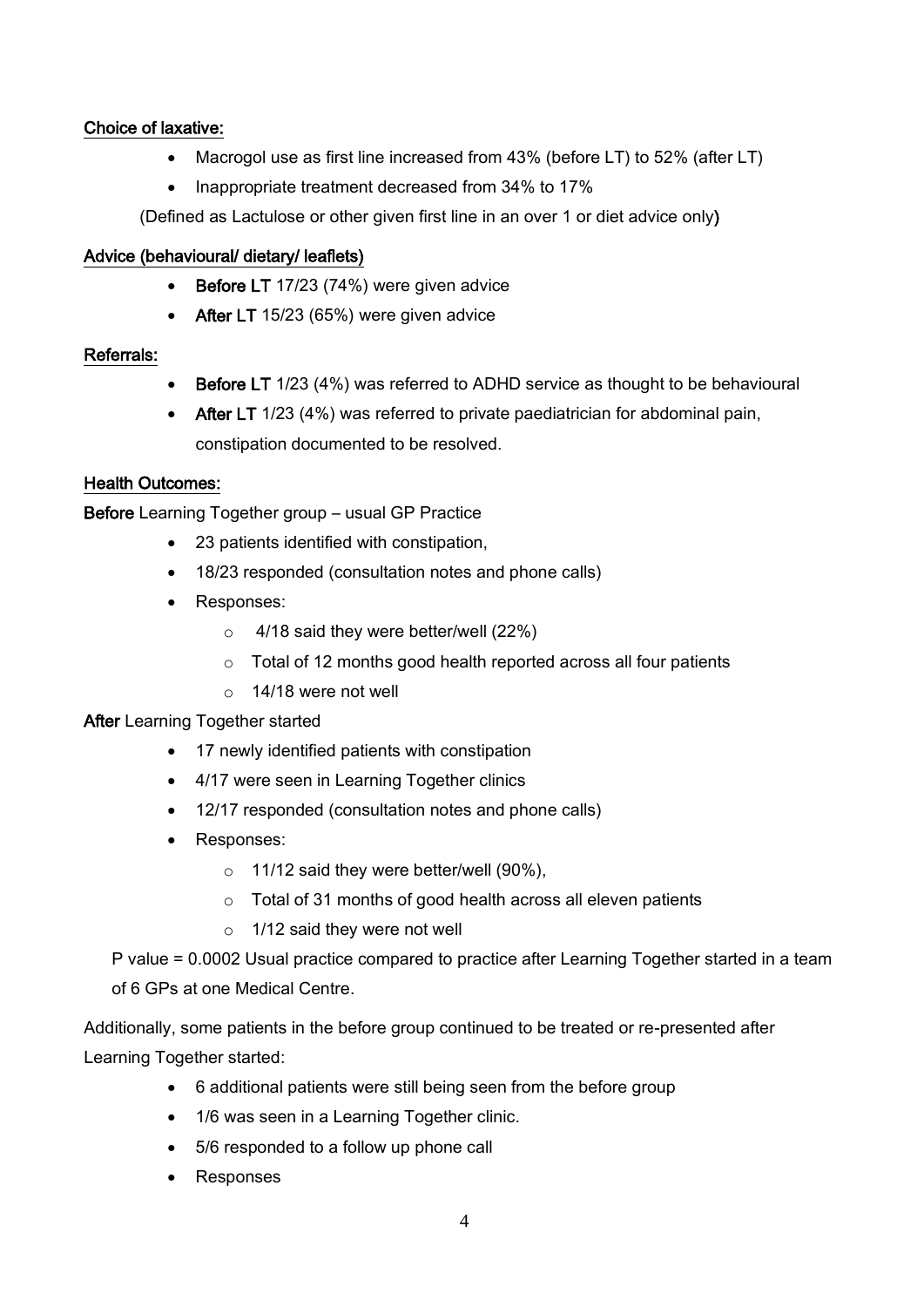- $\circ$  5/5 said they were better/well (100%)
- o Total of 10 months of good health across all five patients after Learning Together started.

#### **Table 1 QiP findings: Health outcomes**

|                                                                                   | Number of<br>patients<br>identified by<br><b>EMIS</b> search | Number<br>of<br>responses<br>at follow<br>up | Better:<br><b>Yes</b> | Better:<br>N <sub>0</sub> | Respond<br>ers<br>% well | Total months of<br>well                  |
|-----------------------------------------------------------------------------------|--------------------------------------------------------------|----------------------------------------------|-----------------------|---------------------------|--------------------------|------------------------------------------|
| Before group                                                                      | 23                                                           | 18                                           | 4                     | 14                        | 22%                      | 12 months good<br>health (4<br>patients) |
| After group - new<br>patients only<br>identified in the<br>search                 | 17 (4 seen in<br>Learning<br>Together)                       | 12                                           | 11                    | $\mathbf{1}$              | 90%                      | 31 months good<br>health *               |
| Before Group still<br>unwell when LT<br>started - identified in<br>'after' search | $6(1$ seen in<br>Learning<br>Together)                       | 5                                            | 5                     | $\Omega$                  | 100%                     | 10 months good<br>health **              |

\*5 patients did not report a time to the GP at follow up

\* \*1 patient did not report a length of time to the GP at follow up

\*5 patients did not report a time to the GP at follow up

\* \*1 patient did not report a length of time to the GP at follow up

## Learning

It is well known that constipation can take several months to improve iii (1). Ongoing support and review is key here and I believe the LT clinics emphasised this.

Practice changed as a result of Learning Together. Examples from the learning logs include:

- Psychosocial impact of overflow soiling "mum at her wits end" and child sent home from school "because he smells"
- How behaviour can improve as symptoms resolve
- Appropriate water intake for toddlers
- Constant laxatives work better than when given ad hoc

In addition to the information found in this project the general feeling and attitude towards constipation has changed in the practice and this was demonstrated by GP interviews (undertaken as part of the programme evaluation). One of the strong themes from the interviews was 'Assured practice (confidence from effective practice affirmed by a colleague/teacher, repeated practice of a skill). For example, the GP trainee learnt the "importance of properly explaining overflow soiling as symptom of constipation."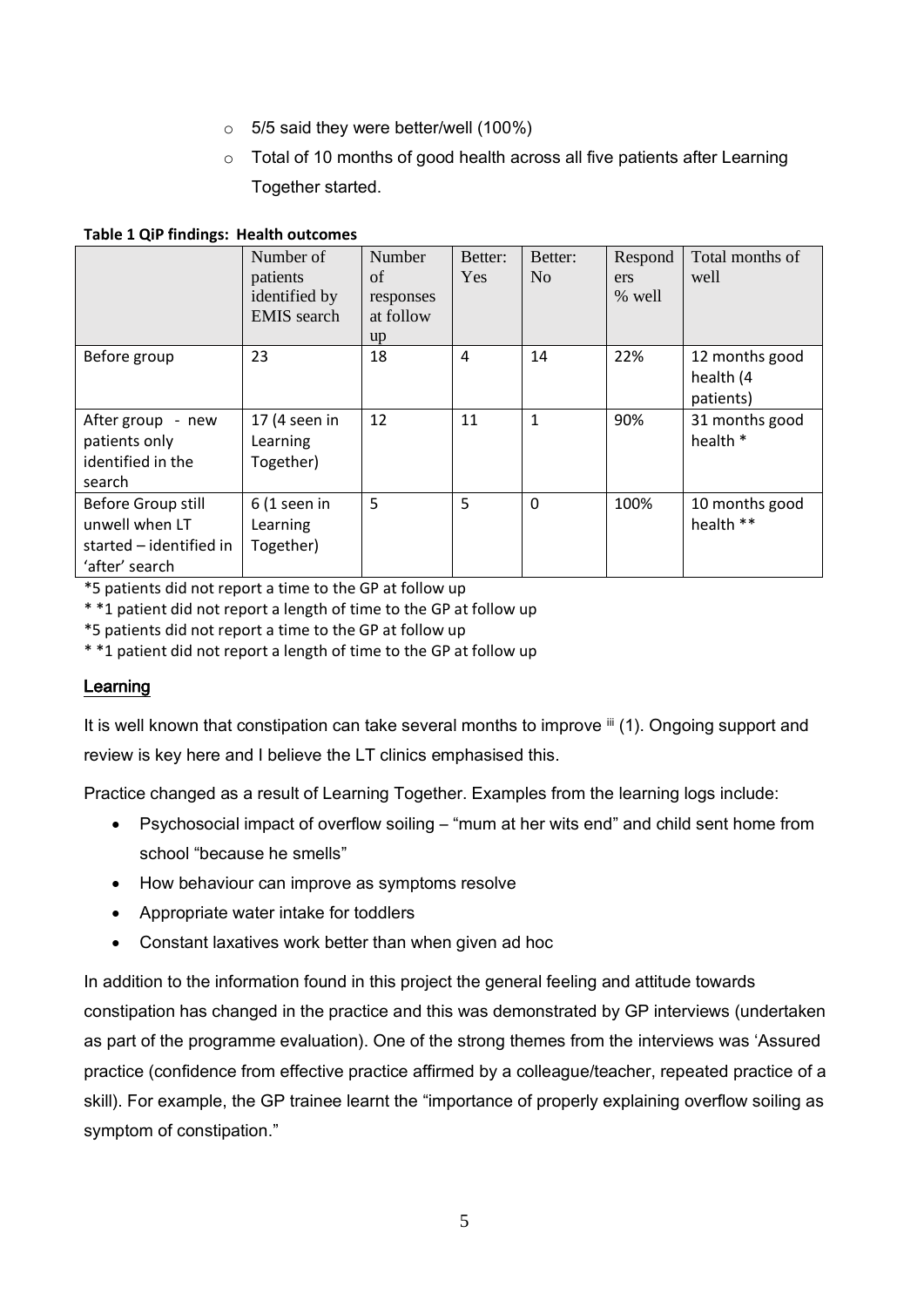The 2 cases with faecal impaction (seen in the Learning Together clinics) were causing significant distress and discomfort to the children and their families. The GP trainee believed that, had the clinics not taken place, these children would still be suffering. The clinic was able to provide enough time, patience and expertise to effectively manage these families, something that had not been possible before in the GP setting.

## Limitations:

A limitation to implementation of best practice is lack of patient appointments and this played a part in some patients not being followed up or not being seen within the desired time frame. Doctors have no control over appointments that were booked and not attended. A responsibility also lies with the patients. Many patients were not followed up despite the GP clearly documenting to return if the problem persists. Many of these patients when contacted were not improved but no attempts had been made to seek review.

Some patients were seen by locums who were not aware of the LT program and had not taken part in the MDT meetings. Certain GPs at the practice were not able to attend the meetings as they were not at work on that particular day. (However, the NICE guidelines were emailed to them)

#### Conclusions:

The project has shown an improvement in the management of faecal impaction and the choice of appropriate laxative. There has also been a substantial increase in the number of patients whose constipation has improved since the LT clinics were introduced.

The total time that each group of patients said they were well, as a result of treatment by any GP in the practice, is remarkably different before and after Learning Together started. The range of increased health is as follows:

- Minimum (just including new patients): 19 months more of good health for under 18s with constipation compared to practice before the training intervention
- Upper range (new patients plus patients from before group still unwell at start of Learning Together): 29 months more of good health for under 18s with constipation compared to practice before the training intervention.

Using just one example condition, this QiP demonstrates that not only did new clinical knowledge spread to other GPs at the practice, but this new knowledge led to improved health outcomes for patients in their care.

Following the implementation of Learning Together at the practice there was a significant increase in the number of children and young people with constipation who reported that they were "better" when followed up by a phone call or in a consultation ( $p<0.0002$ ), despite the fact that most of these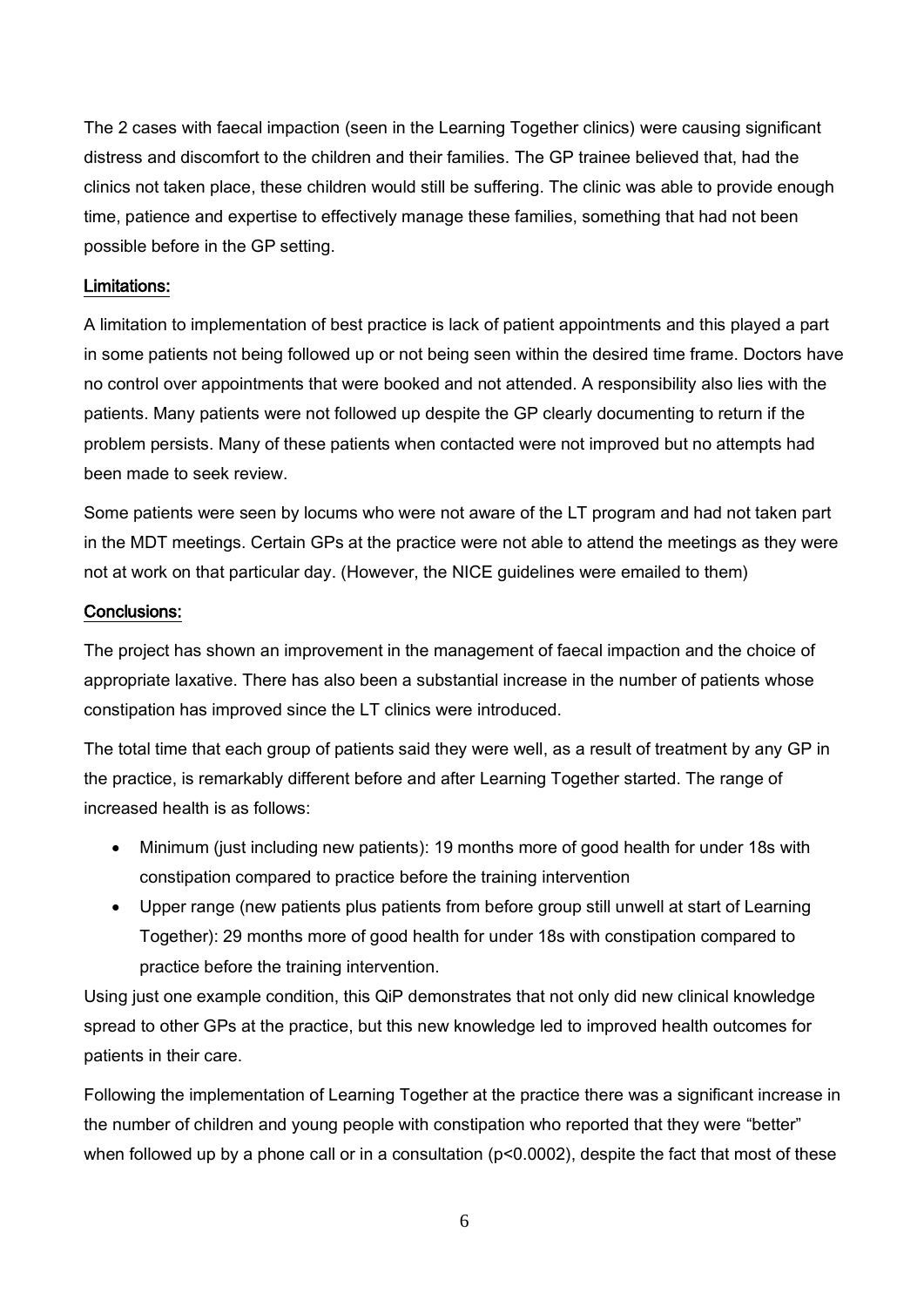patients under 18 years of age were seen outside the Learning Together clinics by other GPs at the surgery. The quantified health outcome (total time each group had been well) measures both the direct effect of Learning Together on the participating GP ST3's own clinical practice (5/23 cases were seen in Learning Together) and the indirect impact of the clinics as learning is disseminated in the feedback/MDT meetings (18/23 children were seen outside of Learning Together by other GPs at the medical centre).

Learning Together enabled new clinical knowledge and skills and changed practice that improved outcomes for children.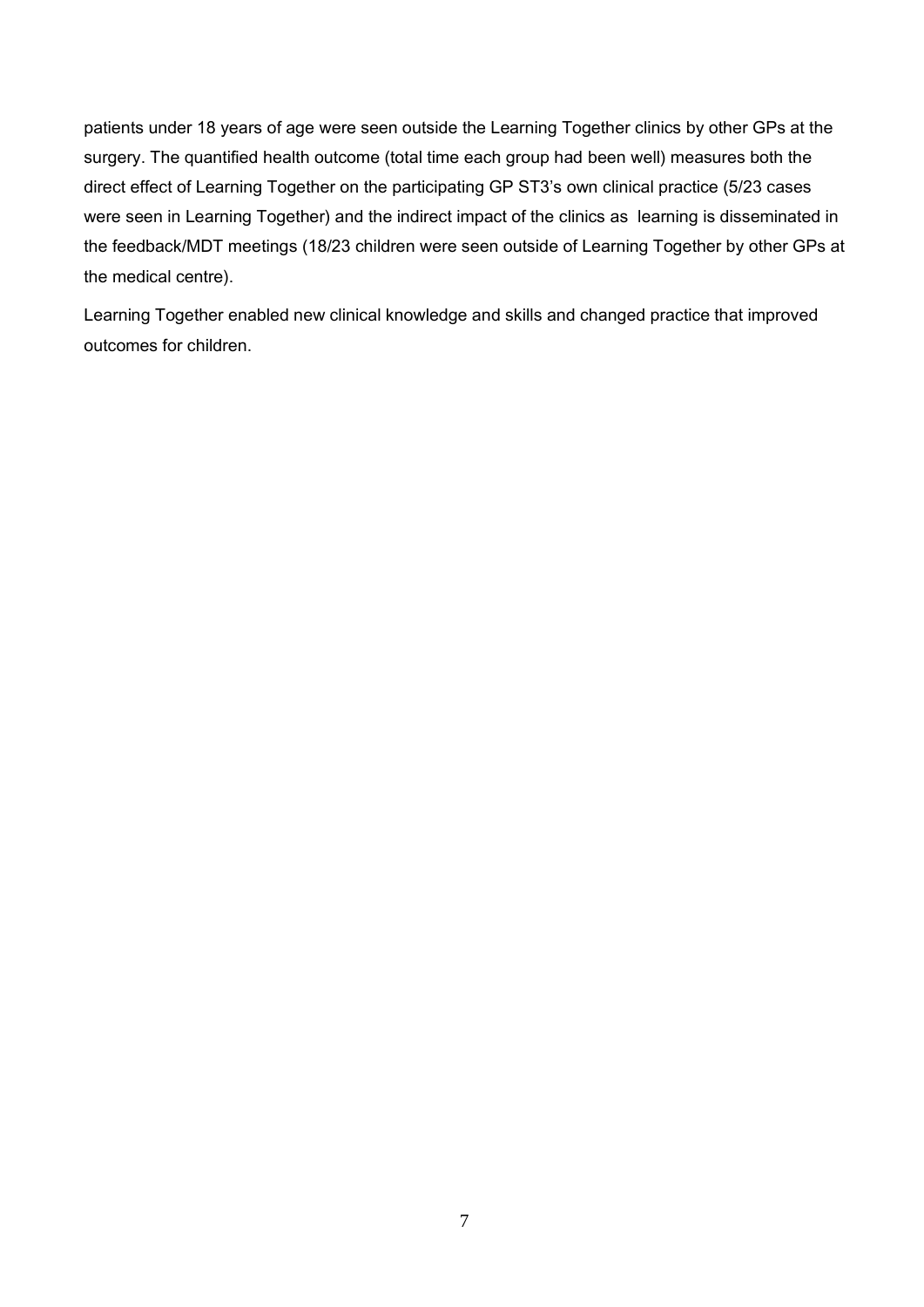# Appenidix A: Data sheet

| <b>Audit Questions</b>                    | Age | Date<br>seen |     | 1.Do the notes record that<br>the child or young person<br>with constipation received<br>oral macrogols as first-line<br>treatment?            | 2. If the child or young person had laxative treatment for<br>DISIMPACTION, do the notes record they received a<br>review of their treatment from a healthcare professional<br>within 1 week of starting treatment? |           |      | 3. If the child or young person had laxative<br>treatment for MAINTENANCE therapy, do the<br>notes record they received a review of their<br>treatment from a healthcare professional<br>within 6 weeks of starting treatment?   |     |           | 4a. Ask the carer or patient<br>'Are you better now - yes or<br>no?                                                                                                               |     | 4b. If 'Yes'<br>how long<br>have you<br>been well?                  | Date called 5. Leaflett advice given? |     | 6. Reffered? |     |           |
|-------------------------------------------|-----|--------------|-----|------------------------------------------------------------------------------------------------------------------------------------------------|---------------------------------------------------------------------------------------------------------------------------------------------------------------------------------------------------------------------|-----------|------|----------------------------------------------------------------------------------------------------------------------------------------------------------------------------------------------------------------------------------|-----|-----------|-----------------------------------------------------------------------------------------------------------------------------------------------------------------------------------|-----|---------------------------------------------------------------------|---------------------------------------|-----|--------------|-----|-----------|
| Definitions                               |     |              |     | Constipation that cannot (currently)<br>be explained by anatomical,<br>physiological, radiological or<br>histological abnormalities NICE CG 99 | Disimpaction treatment: treatment with laxatives for the evacuation of<br>faeces                                                                                                                                    |           |      | Review during maintenance treatment includes ensuring the<br>child or young person does not become impacted and<br>assessing for possible issues in maintaining treatment such<br>as problems with taking medicine and toileting |     |           | Better in the patients opinion: relief from<br>symptoms of constipation may include<br>normal bowl habits, no pain, taking<br>reduced laxatives without symptoms<br>getting worse |     | Number of weeks<br>they have felt<br>'better' since you<br>saw them |                                       |     |              |     |           |
| X' in Yes or No column<br>(or add $n/a$ ) |     |              | Yes | <b>No</b>                                                                                                                                      | Yes                                                                                                                                                                                                                 | <b>No</b> | Time | Return If not<br>better                                                                                                                                                                                                          | Yes | <b>No</b> | <b>Return if not better</b>                                                                                                                                                       | Yes | <b>No</b>                                                           |                                       | Yes | <b>No</b>    | Yes | <b>No</b> |
| <b>1st Patient</b>                        |     |              |     |                                                                                                                                                |                                                                                                                                                                                                                     |           |      |                                                                                                                                                                                                                                  |     |           |                                                                                                                                                                                   |     |                                                                     |                                       |     |              |     |           |
| 2nd Patient                               |     |              |     |                                                                                                                                                |                                                                                                                                                                                                                     |           |      |                                                                                                                                                                                                                                  |     |           |                                                                                                                                                                                   |     |                                                                     |                                       |     |              |     |           |
|                                           |     |              |     |                                                                                                                                                |                                                                                                                                                                                                                     |           |      |                                                                                                                                                                                                                                  |     |           |                                                                                                                                                                                   |     |                                                                     |                                       |     |              |     |           |
|                                           |     |              |     |                                                                                                                                                |                                                                                                                                                                                                                     |           |      |                                                                                                                                                                                                                                  |     |           |                                                                                                                                                                                   |     |                                                                     |                                       |     |              |     |           |
|                                           |     |              |     |                                                                                                                                                |                                                                                                                                                                                                                     |           |      |                                                                                                                                                                                                                                  |     |           |                                                                                                                                                                                   |     |                                                                     |                                       |     |              |     |           |